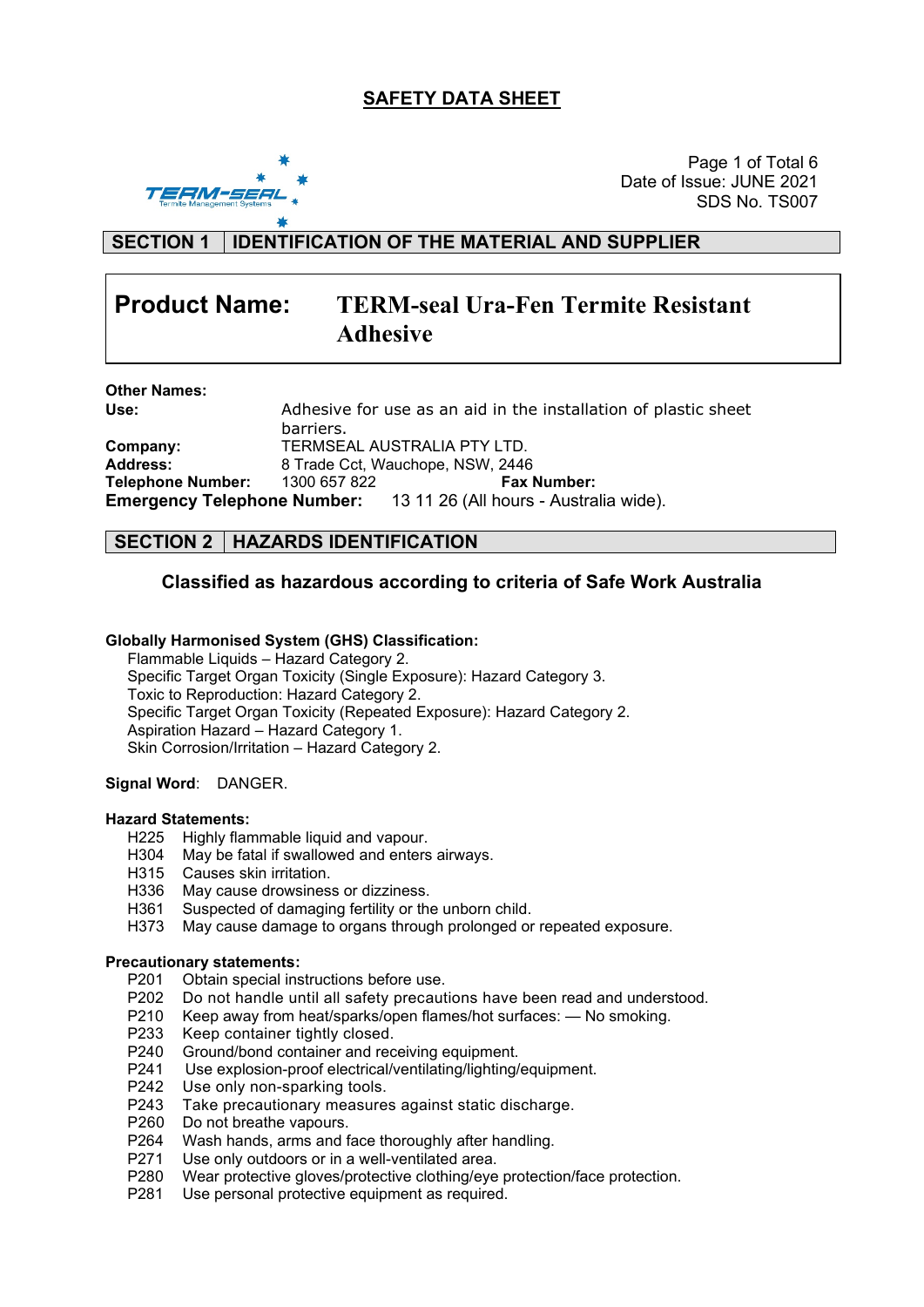| Response:            |                                                                                                     |
|----------------------|-----------------------------------------------------------------------------------------------------|
| $P301 + P310$        | IF SWALLOWED: Immediately call a POISON CENTER or                                                   |
|                      | doctor/physician.                                                                                   |
| P302 + P352          | IF ON SKIN: Wash with plenty of soap and water.                                                     |
| $P303 + P361 + P353$ | IF ON SKIN (or hair): Remove/Take off immediately all contaminated                                  |
|                      | clothing. Rinse skin with water/shower.                                                             |
| P304 + P340          | IF INHALED: Remove victim to fresh air and keep at rest in a position<br>comfortable for breathing. |
| $P308 + P313$        | IF exposed or concerned: Get medical advice/ attention:                                             |
| P312                 | Call a POISON CENTER or doctor/physician if you feel unwell.                                        |
| P321                 | Specific treatment see Safety Directions on product label.                                          |
| P331                 | Do NOT induce vomiting.                                                                             |
| $P332 + P313$        | If skin irritation occurs: Get medical advice/attention.                                            |
| P362                 | Take off contaminated clothing and Wash before reuse.                                               |
| P370 + P378          | In case of fire: Use water fog, foam, carbon dioxide or dry chemical powder                         |
|                      | for extinction.                                                                                     |
| Storage:             |                                                                                                     |
| P403 + P233          | Store in a well-ventilated place. Keep container tightly closed.                                    |
| P403 + P235          | Store in a well-ventilated place. Keep cool.                                                        |
| P405                 | Store locked up.                                                                                    |

# *Disposal:*

Dispose of contents/container in accordance with national regulations.

#### **Pictogram:**



#### **DANGEROUS GOOD CLASSIFICATION**

Classified as Dangerous Goods by the criteria of the "Australian Code for the Transport of Dangerous Goods by Road & Rail" and the "New Zealand NZS5433: Transport of Dangerous Goods on Land".

#### **Dangerous Goods Class: 3**

## **SECTION 3 COMPOSITION/INFORMATION ON INGREDIENTS**

#### **Ingredients:**

*CHEMICAL CAS NUMBER PROPORTION* Bifenthrin **Toluene** Other ingredients determined not to be hazardous

82657-04-3 108-88-3

2g/kg 346g/kg<br>to 100%

## **SECTION 4 FIRST AID MEASURES**

#### **FIRST AID**

**Swallowed:** If swallowed, rinse mouth thoroughly with water. Do not induce vomiting. Give plenty of water to drink. Seek immediate medical attention. For advice, contact a Poisons Information Centre (Australia 13 11 26) or a doctor at once.

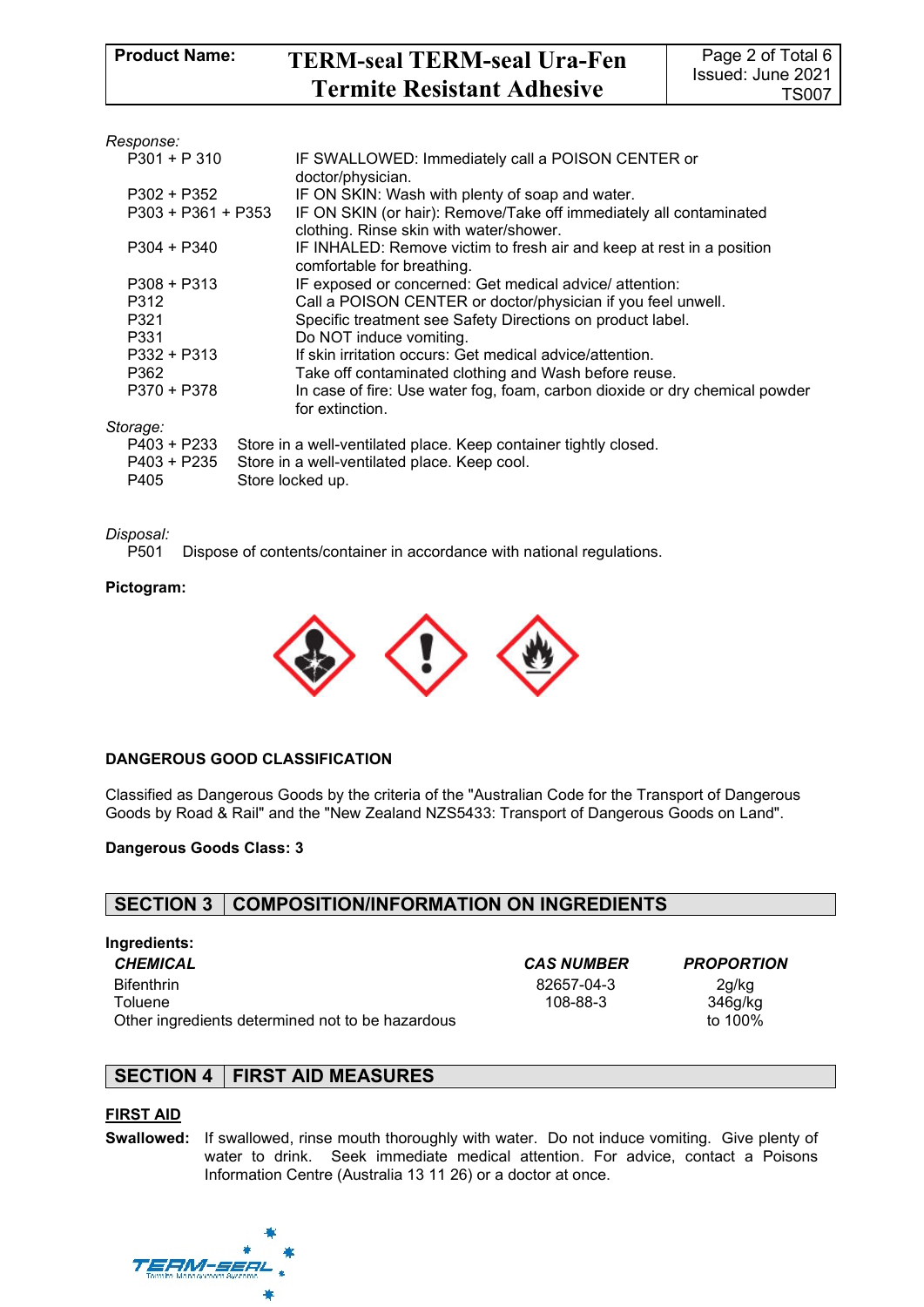# **Product Name: TERM-seal TERM-seal Ura-Fen Termite Resistant Adhesive**

- **Eye:** Hold eyes open and flush immediately with large amounts of water for at least 15 minutes. Obtain immediate medical attention.
- **Skin:** If product gets on skin remove excess liquid from skin and remove contaminated clothing. Wash skin thoroughly with soap and warm water. If irritation persists seek medical attention.
- **Inhaled:** If breathing difficulty is experienced move exposed person to fresh air. If necessary provide oxygen or artificial respiration by trained personnel and seek medical attention.

#### **Advice to Doctors:**

Bifenthrin, the active ingredient in this product, is a pyrethroid insecticide. The level of bifenthrin is considered to be so low as to be considered non-toxic (0.065%). Treatment is otherwise symptomatic and supportive.

# **SECTION 5 FIRE FIGHTING MEASURES**

#### **Hazchem Code:** •3YE

**Suitable extinguishing media:** If material is involved in a fire use alcohol resistant foam or dry agent (carbon dioxide, dry chemical powder).

**Specific hazards:** Highly flammable liquid and vapour. May form flammable vapour mixtures with air. Flameproof equipment necessary in area where this chemical is being used. Nearby equipment must be earthed. Electrical requirements for work area should be assessed according to AS3000. Vapour may travel a considerable distance to source of ignition and flash back. Avoid all ignition sources. All potential sources of ignition (open flames, pilot lights, furnaces, spark producing switches and electrical equipment etc) must be eliminated both in and near the work area. Do NOT smoke.

**Firefighting further advice:** Heating can cause expansion or decomposition leading to violent rupture of containers. If safe to do so, remove containers from path of fire. Keep containers cool with water spray. On burning or decomposing may emit toxic fumes. Fire fighters to wear self-contained breathing apparatus and suitable protective clothing if risk of exposure to vapour or products of combustion or decomposition.

# **SECTION 6 ACCIDENTAL RELEASE MEASURES**

#### **SMALL SPILLS**

Wear protective equipment to prevent skin and eye contamination. Avoid inhalation of vapours or dust. Wipe up with absorbent (clean rag or paper towels). Collect and seal in properly labelled containers or drums for disposal.

## **LARGE SPILLS**

If safe to do so, shut off all possible sources of ignition. Clear area of all unprotected personnel. Slippery when spilt. Avoid accidents, clean up immediately. Wear protective equipment to prevent skin and eye contamination and the inhalation of vapours. Work up wind or increase ventilation. Contain - prevent run off into drains and waterways. Use absorbent (soil, sand or other inert material). Use a spark-free shovel. Collect and seal in properly labelled containers or drums for disposal. If contamination of crops, sewers or waterways has occurred advise local emergency services.

# **SECTION 7 HANDLING AND STORAGE**

**Precautions for Safe Handling:** Use only in a well-ventilated area. Avoid skin and eye contact. Read the product label before use. Always wash hands before eating, smoking or using the toilet.

**Conditions for Safe Storage:** Keep containers closed when not in use. Store in a dry, cool place out of direct sunlight.

# **SECTION 8 EXPOSURE CONTROLS / PERSONAL PROTECTION**

**National Exposure Standards:**

17M-5681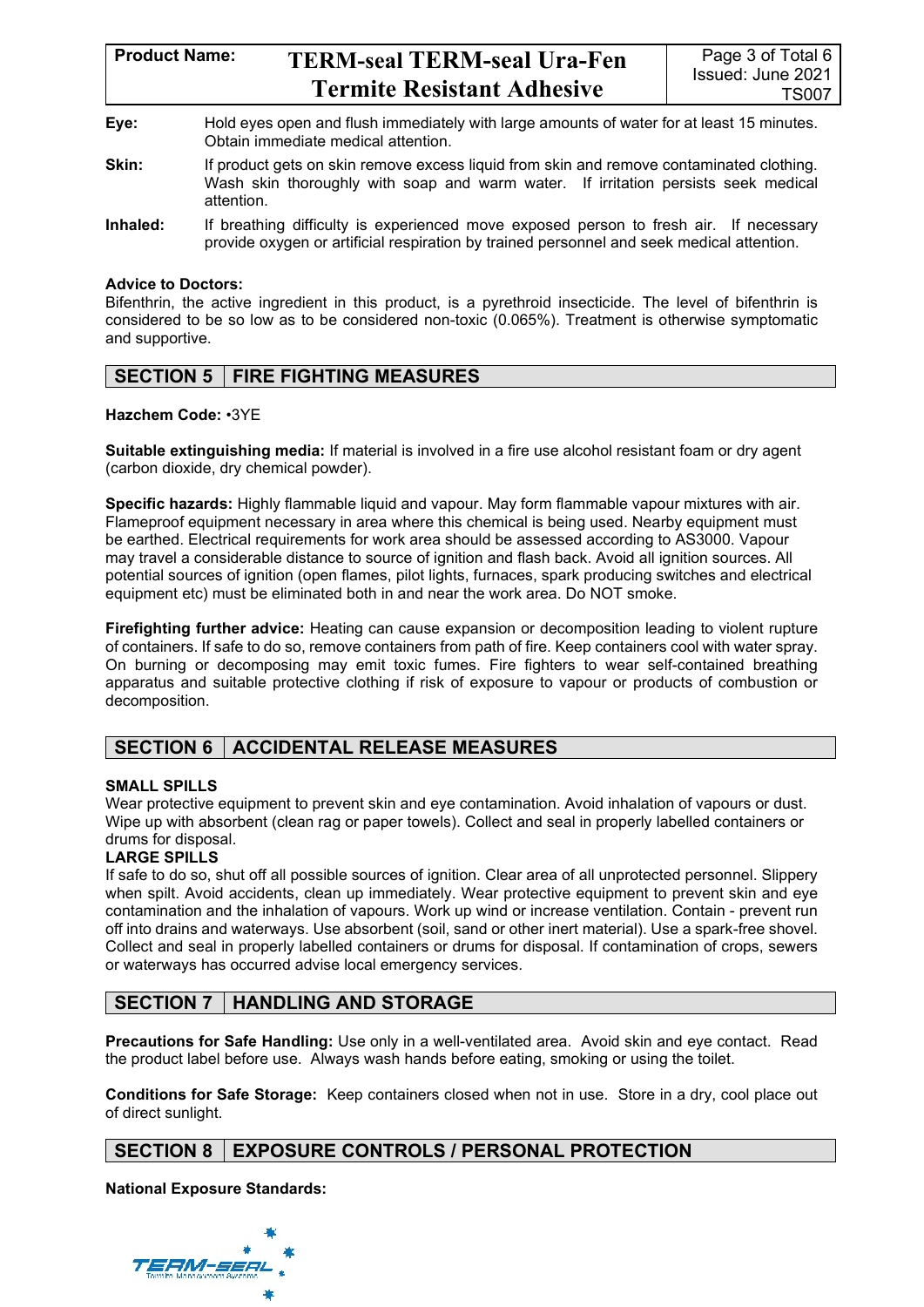# **Product Name: TERM-seal TERM-seal Ura-Fen Termite Resistant Adhesive**

No exposure standards have been established for this product; however, the following exposure standards have been assigned by NOHSC to the following components of the product:

**Name STEL TWA** Toluene  $574 \text{ mg/m}^3$  (150ppm)  $191 \text{mg/m}^3$  (50ppm)

Exposure standard (TWA) refers to the time weighted average airborne concentration over an eight-hour day, for a five day working week, over an entire working life. According to current knowledge, this concentration level should neither impair the health of, nor cause undue discomfort to, nearly all workers. Short term exposure limit (STEL) refers to the average airborne concentration over a 15 minute period which should not be exceeded at any time during a normal eight-hour day. These exposure standards are guides to be used in the control of occupational health hazards. All atmospheric contaminants should be kept as low as is workable and should not be used as fine dividing line between safe and dangerous concentrations of chemicals.

# **Biological Limit Values:**

No biological limit allocated.

#### **Engineering controls:**

Natural ventilation is adequate under normal conditions of use. If the product is used in confined spaces, use exhaust ventilation and ensure the air flow is away from the person handling the product. Keep containers closed when not in use.

#### **Personal Protective Equipment (PPE):**

**CLOTHING**: Wear impervious protective clothing to prevent skin contact. Discard or wash contaminated clothing before re-use.

**GLOVES**: Wear impervious gloves to prevent skin contact.

**EYES**: Wear chemical goggles or safety glasses with side shields.

**RESPIRATORY PROTECTION**: Avoid breathing vapours/gases. Atmospheric levels should be maintained below the exposure standard. When atmospheric levels may exceed the exposure standard, use an approved air-purifying respirator equipped with an organic vapour adsorbent and a particulate filter. Refer to AS/NZS 1715 - Selection, use & maintenance of respiratory protective devices and AS/NZS 1716- Respiratory Protective Devices.

# **SECTION 9 PHYSICAL AND CHEMICAL PROPERTIES**

**Vapour Pressure** Not determined **Flammability Combustible Combustible**<br> **Vapour Density** Not determined **Flash Point** 

**Appearance** Grey Viscous Liquid

**Odour** Solvent Solubility (water) Insoluble<br> **nH** (neat)  $4 - 6$  **Solubility (water)** Insoluble **pH (neat)** 4 - 6 **% Volatiles** 30 -40% **Vapour Density** Not determined **Flash Point** <5°C (closed cup)<br> **Boiling Point** >90°C **Deper Explosion Limit** 6.7% **Boiling Point** >90ºC **Upper Explosion Limit** 6.7% Approx. 0.9 **Lower Explosion Limit** 

# **SECTION 10 STABILITY AND REACTIVITY**

**Chemical Stability:** Stable under normal conditions of use.

**Conditions to avoid:** Heat and ignition sources.

**Incompatible materials:** Strong oxidising agents.

**Hazardous decomposition products:** May give off toxic fumes including carbon monoxide and carbon dioxide when heated to decomposition.

**Hazardous reactions:** Possible hazardous reaction with strong oxidising agents.

# **SECTION 11 TOXICOLOGICAL INFORMATION**

#### *Potential Health Effects:*

No adverse health effects expected if this product is handled in accordance with this Safety Data Sheet and the product label. The following symptoms may occur if the product is misused. **Acute**

**Swallowed:** Ingestion may result in gastrointestinal irritation, in particular nausea, abdominal pain, vomiting and diarrhoea. Ingestion may also lead to aspiration of material into the lungs

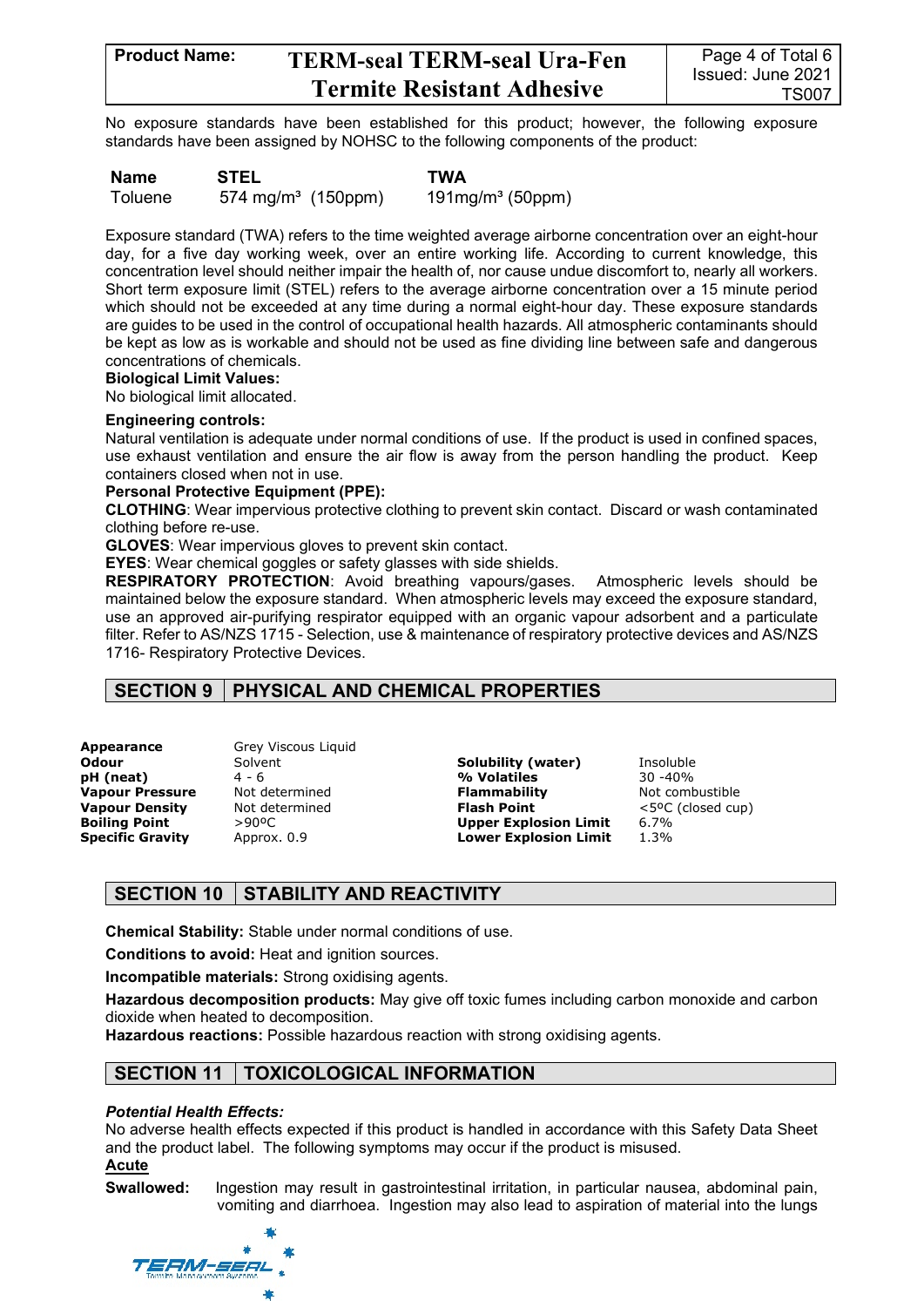#### **Product Name: TERM-seal TERM-seal Ura-Fen Termite Resistant Adhesive** Page 5 of Total 6 Issued: June 2021 TS007

and central nervous system (CNS) depression. CNS effects include dizziness, drowsiness, confusion, headache, muscular weakness and loss of consciousness. Prolonged exposure to a large quantity can ultimately lead to coma and possibly death.

- **Eye:** Eye contact with neat product or solvent vapour may cause irritation. Symptoms include redness, pain, stinging, tearing or swelling.
- **Skin:** Skin contact or solvent vapour may cause irritation possibly including itching, redness or rash. Prolonged and repeated exposure may cause skin dryness or cracking and in extreme cases dermatitis
- **Inhaled:** Harmful by inhalation. Product vapour may also cause respiratory irritation. Symptoms of overexposure may include fatigue, headache, dizziness, shortness of breath and possible nausea. Very high concentrations of product vapour may cause central nervous system depression which can lead to loss of coordination, impaired judgement, and if exposure is prolonged, unconsciousness and death.

**Chronic:** Toluene is a suspected human reproductive toxicant. Pregnant women should not use this product.

# **SECTION 12 | ECOLOGICAL INFORMATION**

**Environmental Toxicology:** Toxic to aquatic organisms. **Environmental Properties:** No data available.

# **SECTION 13 DISPOSAL CONSIDERATIONS**

Persons conducting disposal, recycling or reclamation activities should ensure that appropriate personal protection equipment is used, see "Section 8. Exposure Controls and Personal Protection" of this SDS.

If possible, material and its container should be recycled. If material or container cannot be recycled, dispose in accordance with local, regional, national and international Regulations.

# **SECTION 14 TRANSPORT INFORMATION**

**Transport:**

## **CLASSIFIED AS A DANGEROUS GOOD BY THE CRITERIA OF THE ADG CODE**

|               | <b>Shipping Name</b> Coating solution (contains toluene and ketone) |                           |  |                    |                |
|---------------|---------------------------------------------------------------------|---------------------------|--|--------------------|----------------|
| UN No.        | 1139                                                                | <b>DG Class</b>           |  | Subsidiary Risk(s) | None allocated |
| Packing Group |                                                                     | <b>Hazchem Code</b> 3[Y]E |  |                    |                |

# **SECTION 15 REGULATORY INFORMATION**

Classified as a hazardous substance according to criteria of Safe Work Australia.

Classified as a dangerous good according to ADG Code.

Classified as dangerous and hazardous under GHS.

This product is registered under the Agricultural and Veterinary Chemicals Code Act 1994. Product Registration No. **70455/63479**.

Product is classified as a Dangerous Good according to the ADG Code (7<sup>th</sup> Ed), the International Maritime Dangerous Goods (IMDG) Code and the International Air Transport Association (IATA).

*Requirements concerning special training:*

Check State or Territory regulations that require people who use pesticides in their job or business to have training in the application of the materials.

# **SECTION 16 OTHER INFORMATION**

Issue Date:  $4<sup>th</sup>$  June 2021. Valid for 5 years till  $4<sup>th</sup>$  June 2026. (Revised to GHS).

Key to abbreviations and acronyms used in this SDS: